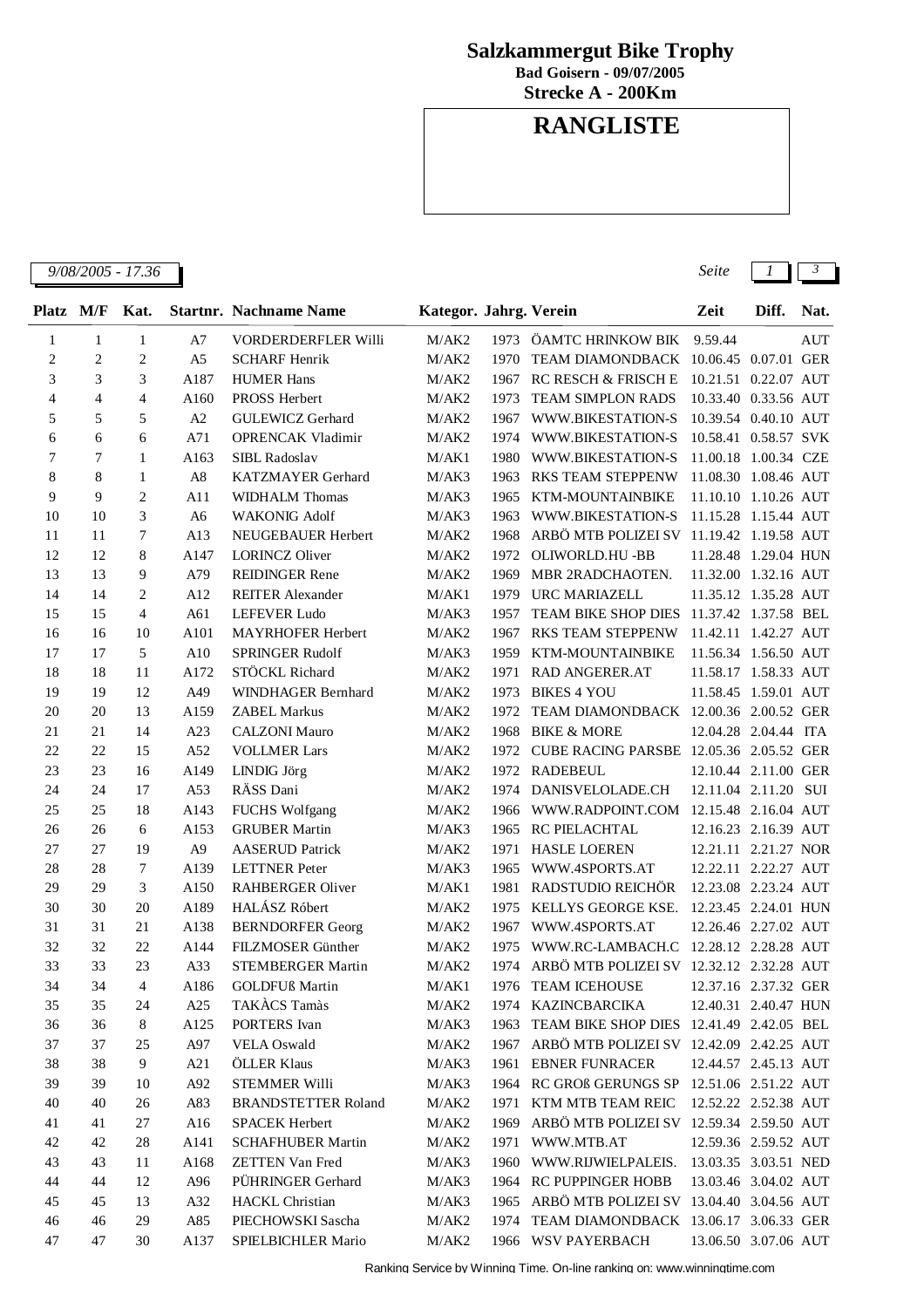| Platz    | M/F            | Kat.           |             | <b>Startnr. Nachname Name</b>                         | Kategor. Jahrg. Verein |      |                                                                    | Zeit                                         | Diff. | Nat. |
|----------|----------------|----------------|-------------|-------------------------------------------------------|------------------------|------|--------------------------------------------------------------------|----------------------------------------------|-------|------|
| 48       | 48             | 14             | A126        | <b>ROTH Alexander</b>                                 | M/AK3                  |      | 1965 TSV DORFEN                                                    | 13.11.56 3.12.12 GER                         |       |      |
| 49       | 49             | 5              | A44         | <b>KRAFT</b> Sebastian                                | M/AK1                  | 1983 | BIKE RACING OEDERA 13.16.31 3.16.47 GER                            |                                              |       |      |
| 50       | 50             | 15             | A100        | RUDERSTALLER Erwin                                    | M/AK3                  | 1961 | RKS TEAM STEPPENW 13.16.51 3.17.07 AUT                             |                                              |       |      |
| 51       | 51             | 31             | A68         | <b>GRIBI Paul</b>                                     | M/AK2                  | 1967 | <b>ILLISWIL</b>                                                    | 13.18.21 3.18.37 SUI                         |       |      |
| 52       | 52             | 32             | A84         | NEUMANN Björn                                         | M/AK2                  | 1967 | TEAM DIAMONDBACK 13.18.21 3.18.37 GER                              |                                              |       |      |
| 53       | 53             | 33             | A24         | FEKETE Barnabás                                       | M/AK2                  | 1974 | <b>KAZINCBARCIKA</b>                                               | 13.22.29 3.22.45 HUN                         |       |      |
| 54       | 54             | 34             | A183        | <b>GRÜNWALD</b> Christian                             | M/AK2                  | 1969 | KTM-MOUNTAINBIKE                                                   | 13.24.04 3.24.20 AUT                         |       |      |
| 55       | 55             | 6              | A48         | <b>WESSEL Claas</b>                                   | M/AK1                  | 1982 | <b>BIKEMAX MARBURG</b>                                             | 13.24.17 3.24.33 GER                         |       |      |
| 56       | 56             | 35             | A117        | <b>AIGELSREITER Wolfgang</b>                          | M/AK2                  | 1968 | TEAM NÖ HOBBY TRO 13.26.43 3.26.59 AUT                             |                                              |       |      |
| 57       | 57             | 16             | A17         | <b>JACOBS</b> Marco                                   | M/AK3                  | 1964 | BIKE LINE BERLIN / RC 13.27.28 3.27.44 GER                         |                                              |       |      |
| 58       | 58             | 17             | A108        | HOFBAUER Franz Dr.                                    | M/AK3                  | 1964 | SÄGEWERK BAUMGA                                                    | 13.29.03 3.29.19 AUT                         |       |      |
| 59       | 59             | 18             | A98         | <b>KUCHAR Richard</b>                                 | M/AK3                  | 1959 | RC PIELACHTAL                                                      | 13.30.24 3.30.40 AUT                         |       |      |
| 60       | 60             | 19             | A55         | DAMKÄR Niels Dir.                                     | M/AK3                  | 1964 | DANSKA DATA DISPL                                                  | 13.32.07 3.32.23 DEN                         |       |      |
| 61       | 61             | 36             | A35         | MÜHLBACHER Andreas                                    | M/AK2                  | 1966 | ARBÖ MTB POLIZEI SV 13.38.48 3.39.04 AUT                           |                                              |       |      |
| 62       | 1              | $\mathbf{1}$   | A190        | <b>WAISS Anita</b>                                    | F/AK2                  | 1968 | ARBÖ MTB POLIZEI SV 13.38.48 3.39.04 AUT                           |                                              |       |      |
| 63       | 62             | 20             | A140        | <b>KUFFNER Peter</b>                                  | M/AK3                  | 1963 | WWW.MTB.AT                                                         | 13.43.43 3.43.59 AUT                         |       |      |
| 64       | 63             | 37             | A162        | <b>NUTZ</b> Peter                                     | M/AK2                  | 1970 | TEAM SPORT LICHTEN 13.45.00 3.45.16 AUT                            |                                              |       |      |
| 65       | 64             | 38             | A82         | <b>GRUBAUER Franz</b>                                 | M/AK2                  | 1968 | MTB TEAM REICHENA 13.47.29 3.47.45 AUT                             |                                              |       |      |
| 66       | 65             | 21             | A188        | <b>ECKL</b> Franz                                     | M/AK3                  | 1964 | <b>GRAFENWIESEN</b>                                                | 13.47.59 3.48.15 GER                         |       |      |
| 67       | 66             | 39             | A36         | <b>BASELMANS Wil</b>                                  | M/AK2                  | 1971 | <b>AW-EERSEL</b>                                                   | 13.51.29 3.51.45 NED                         |       |      |
| 68       | 67             | $\tau$         | A62         | <b>CAMPI</b> Fabio                                    | M/AK1                  | 1977 | <b>BIKE &amp; MORE</b>                                             | 13.52.27 3.52.43 ITA                         |       |      |
| 69       | 68             | 40             | A75         | <b>KAZDERA</b> Martin                                 | M/AK2                  | 1971 | KTM-MOUNTAINBIKE                                                   | 13.53.48 3.54.04 AUT                         |       |      |
| 70       | 69             | 8              | A87         | DÖRFLER Tobias                                        | M/AK1                  | 1977 | MULTICYCLE BAYREU 14.00.41 4.00.57 GER                             |                                              |       |      |
| 71       | 70             | 22             | A170        | <b>JUNG Horst</b>                                     | M/AK3                  | 1956 | RSC ST. INGBERT                                                    | 14.01.46 4.02.02 GER                         |       |      |
| 72       | 71             | 41             | A118        | FERRARI Ivan                                          | M/AK2                  | 1974 | <b>BIKE &amp; MORE</b>                                             | 14.01.50 4.02.06 ITA                         |       |      |
| 73       | 72             | $\mathbf{1}$   | A164        | <b>HAUENSTEIN Uli</b>                                 | M/AK4                  | 1955 | URC BIKE STORE                                                     | 14.03.47 4.04.03 AUT                         |       |      |
| 74       | 73             | 23             | A81         | <b>SMITS</b> Luc                                      | M/AK3                  | 1958 | MTB RUDI SPECIALIZE 14.06.29 4.06.45 BEL                           |                                              |       |      |
| 75       | 74             | 24             | A128        | LIEBL Hermann                                         | M/AK3                  | 1965 | UNION MTB CLUB KO                                                  | 14.08.40 4.08.56 AUT                         |       |      |
| 76       | 75             | 42             | A129        | <b>CAMPS</b> Sven                                     | M/AK2                  | 1969 | TEAM BIKE SHOP DIES 14.12.53 4.13.09 BEL                           |                                              |       |      |
| 77       | 76             | 25             | A38         | <b>BER</b> Florian                                    | M/AK3                  | 1965 | <b>BAD ISCHL</b>                                                   | 14.15.03 4.15.19 AUT                         |       |      |
| 78       | 77             | 26             | A22         | CHIAPPA Roberto                                       | M/AK3                  | 1965 | FORUM RACING TEAM 14.15.44 4.16.00 ITA                             |                                              |       |      |
| 79       | 78             | 27             | A156        | <b>BAUMGARTNER Thomas</b>                             | M/AK3                  | 1965 | SÄGEWERK BAUMGA                                                    | 14.19.58 4.20.14 AUT                         |       |      |
| 80       | 79             | 43             | A94         | <b>KERSCHNER Hannes</b>                               | M/AK2                  | 1974 | RC PIELACHTAL                                                      | 14.21.21 4.21.37 AUT                         |       |      |
| 81       | 80             | 44             | A19         | PÓSFALVI Tamás                                        | M/AK2                  |      | 1969 CANYON SPORT                                                  | 14.29.02 4.29.18 HUN                         |       |      |
| 82       | $81\,$         | 45             | A127        | <b>BERNEGGER Gerhard</b>                              | M/AK2                  | 1971 | UNION MTB CLUB KO 14.33.01 4.33.17 AUT                             |                                              |       |      |
| 83       | 82             | 46             | A37         | <b>UNTERBERGER Mathias</b>                            | M/AK2                  | 1974 | TEAM SPORT LICHTEN 14.34.25 4.34.41 AUT                            |                                              |       |      |
| 84       | 83             | 47             | A146        | STADLER Christian<br>PLOEG Van Der Ron                | M/AK2                  |      | 1970 NATURFREUNDE PETT 14.34.33 4.34.49 AUT<br><b>DOBBERIEDERS</b> |                                              |       |      |
| 85       | 84             | 28             | A20<br>A173 |                                                       | M/AK3                  | 1960 |                                                                    | 14.36.29 4.36.45 NED                         |       |      |
| 86<br>87 | 85<br>86       | 48<br>9        | A39         | <b>SCZARNOWSKI</b> Thorsten<br><b>SCHOTT Matthias</b> | M/AK2<br>M/AK1         |      | 1966 GASERN<br>1979 BAD ISCHL                                      | 14.38.01 4.38.17 GER<br>14.42.36 4.42.52 AUT |       |      |
| 88       | 87             | 49             | A80         | VAS Peter                                             | M/AK2                  | 1971 | MERIDA MARATON TE 14.44.46 4.45.02 HUN                             |                                              |       |      |
| 89       | 88             | $\overline{c}$ | A169        | <b>SYRZISTIE Marcin</b>                               | M/AK4                  |      | 1954 ZAKOPANE                                                      | 14.45.36 4.45.52 POL                         |       |      |
| 90       | 89             | 50             | A86         | KÜHBERGER Harald Ing.                                 | M/AK2                  |      | 1972 UNION MTB CLUB KO                                             | 14.48.02  4.48.18  AUT                       |       |      |
| 91       | 90             | 51             | A171        | DRAGOMIRESCU Radu                                     | M/AK2                  | 1975 | ARBÖ MTB POLIZEI SV 14.48.53 4.49.09 AUT                           |                                              |       |      |
| 92       | 91             | 52             | A158        | KOLLER Szilárd                                        | M/AK2                  | 1975 | <b>SZOMBATHELY</b>                                                 | 14.51.27 4.51.43 HUN                         |       |      |
| 93       | 92             | 10             | A182        | <b>TRETTLER Alexander</b>                             | M/AK1                  |      | 1977 MILS                                                          | 14.55.57 4.56.13 AUT                         |       |      |
| 94       | 93             | 53             | A102        | LECHENBAUER Jürgen                                    | M/AK2                  |      | 1970 RKS TEAM STEPPENW 14.57.23 4.57.39 AUT                        |                                              |       |      |
| 95       | 94             | 54             | A181        | <b>HERRMANN Lutz</b>                                  | M/AK2                  |      | 1972 PIRNA                                                         | 15.02.12 5.02.28 GER                         |       |      |
| 96       | 95             | 55             | A46         | LOOCK Van Glenn                                       | M/AK2                  |      | 1972 TEAM BIKE SHOP DIES 15.02.43 5.02.59 BEL                      |                                              |       |      |
| 97       | 96             | 56             | A114        | <b>NOBIS Robert</b>                                   | M/AK2                  |      | 1967 ST. GILGEN                                                    | 15.05.42 5.05.58 AUT                         |       |      |
| 98       | 97             | 57             | A119        | <b>BIESMANS</b> Geert                                 | M/AK2                  | 1968 | TEAM BIKE SHOP DIES 15.09.01 5.09.17 BEL                           |                                              |       |      |
| 99       | $\overline{c}$ | $\mathbf{1}$   | A47         | <b>SAENEN Kim</b>                                     | F/AK1                  |      | 1976 TEAM BIKE SHOP DIES 15.09.01 5.09.17 BEL                      |                                              |       |      |
| 100      | 3              | $\overline{c}$ | A113        | <b>GRABNER Maria</b>                                  | F/AK1                  | 1979 | TEAM SPORT LICHTEN 15.15.51 5.16.07 AUT                            |                                              |       |      |
| 101      | 98             | 58             | A175        | <b>LEONHARDT</b> Roger                                | M/AK2                  |      | 1966 NÜRNBERG                                                      | 15.20.22 5.20.38 GER                         |       |      |
| 102      | 99             | 11             | A67         | SZABÓ Zsolt                                           | M/AK1                  |      | 1976 HUNGARY BÜTTNER                                               | 15.22.15 5.22.31 HUN                         |       |      |
| 103      | 100            | 59             | A666        | <b>GANGLBERGER Martin</b>                             | M/AK2                  | 1973 | MBR 2RADCHAOTEN.                                                   | 15.22.15 5.22.31 AUT                         |       |      |
| 104      | 101            | 60             | A91         | FETTY Roman                                           | M/AK2                  |      | 1972 MBR 2RADCHAOTEN.                                              | 15.25.34 5.25.50 AUT                         |       |      |
| 105      | 102            | 61             | A57         | PFEIFER Jürgen                                        | M/AK2                  |      | 1971 DRAHTESELKLINIK.C                                             | 15.27.28 5.27.44 AUT                         |       |      |
|          |                |                |             |                                                       |                        |      |                                                                    |                                              |       |      |